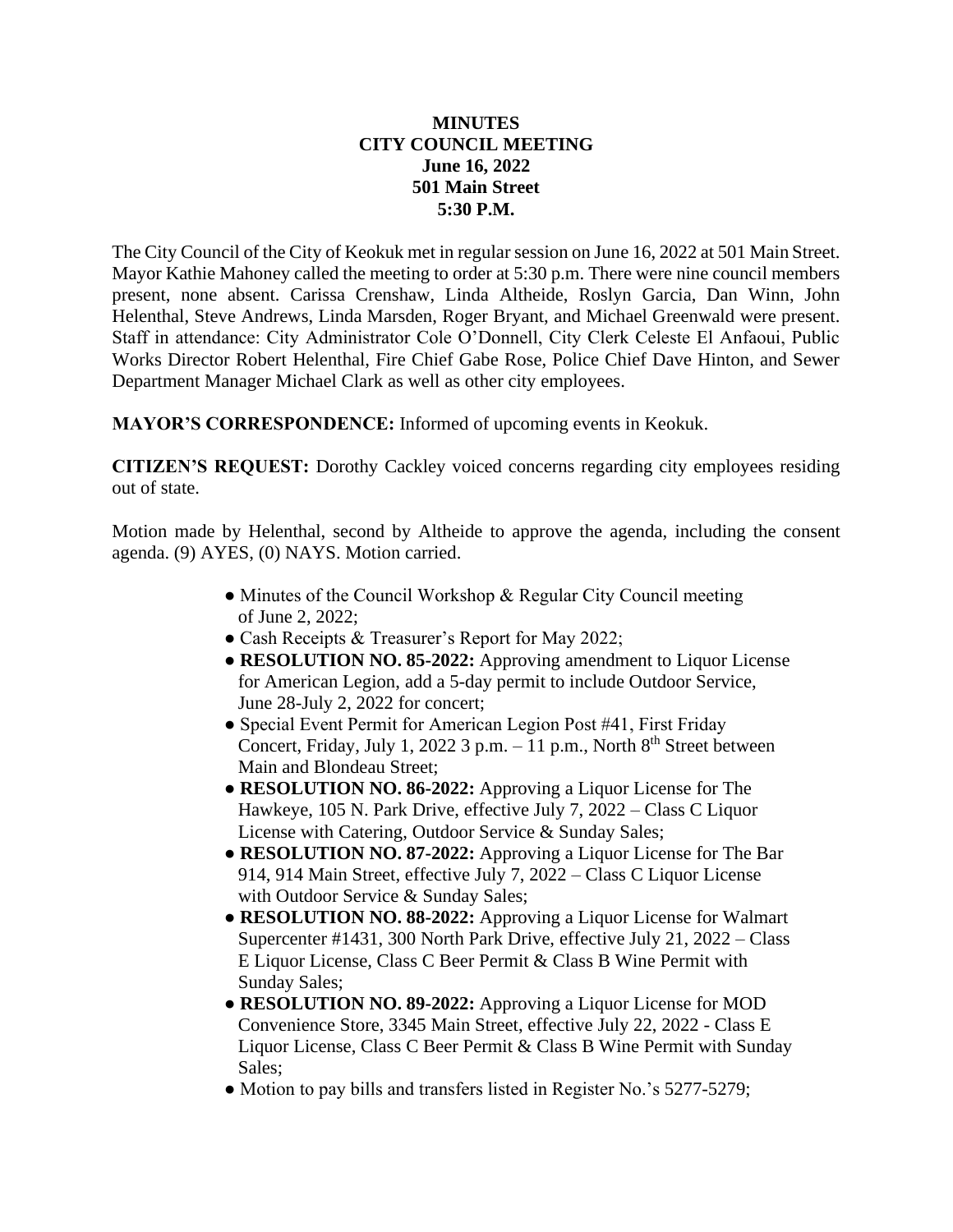Motion by Garcia to amend ordinance to include 60-day time frame to meet residency requirements set by resolution, second by Marsden. (9) AYES, (0) NAYS. Motion carried.

Motion by Helenthal, second by Greenwald to approve the amended second reading of an **ordinance** amending the employee residency requirements.

Roll Call Vote: (5) AYES – Crenshaw, Garcia, Helenthal, Marsden, and Greenwald.(4) NAYS - Altheide, Winn, Andrews, and Bryant, (0) ABSENT. Motion carried.

Motion made by Winn, second by Bryant to approve the following proposed **RESOLUTION NO. 90-2022:** "A RESOLUTION APPROVING ALLOCATION OF FUNDS FROM THE HOTEL/MOTEL TAX BASED ON AN AMOUNT ESTIMATED FOR FY 2022-2023." (9) AYES, (0) NAYS. Motion carried.

Motion made by Greenwald, second by Helenthal to approve the following proposed **RESOLUTION NO. 91-2022:** "A RESOLUTION APPROVING THE INVESTMENT POLICY FOR FISCAL YEAR 2022-2023 FOR THE CITY OF KEOKUK." (9) AYES, (0) NAYS. Motion carried.

Motion made by Helenthal, second by Bryant to approve the following proposed **RESOLUTION NO. 92-2022:** "A RESOLUTION APPROVING THE PETTY CASH AND CHANGE FUNDS FOR THE FISCAL YEAR 2022-2023." (9) AYES, (0) NAYS. Motion carried.

Motion made by Winn, second by Bryant to approve the following proposed **RESOLUTION NO. 93-2022:** "A RESOLUTION SETTING THE TIME & PLACE TO CONDUCT A PUBLIC HEARING ON A REQUEST TO AMEND TITLE 20, OF THE KOEKUK MUNICIPAL CODE BY ADDING HOMELESS SHELTER AS SPECIAL USES." (9) AYES, (0) NAYS. Motion carried.

Motion made by Garcia, second by Helenthal to approve the following proposed **RESOLUTION NO. 94-2022:** "A RESOLUTION SETTING FISCAL YEAR 2022-2023 SALARIES FOR PERSONNEL OF THE CITY OF KEOKUK EFFECTIVE JULY 1, 2022." (9) AYES, (0) NAYS. Motion carried.

Motion made by Helenthal, second by Bryant to approve the following proposed **RESOLUTION NO. 95-2022:** "A RESOLUTION AUTHORIZING THE PURCHASE OF PARTS TO UPGRADE TRAFFIC CONTROLLERS." (9) AYES, (0) NAYS. Motion carried.

Motion made by Garcia, second by Winn to approve the following proposed **RESOLUTION NO. 96-2022:** "A RESOLUTION PROPOSING DISPOSAL OF TRANSFER OF REAL ESTATE (415 BLONDEAU) INTEREST OF THE CITY BY SEALED BID AND AUTHORIZING THE PUBLIC NOTICE THEREOF." (9) AYES, (0) NAYS. Motion carried.